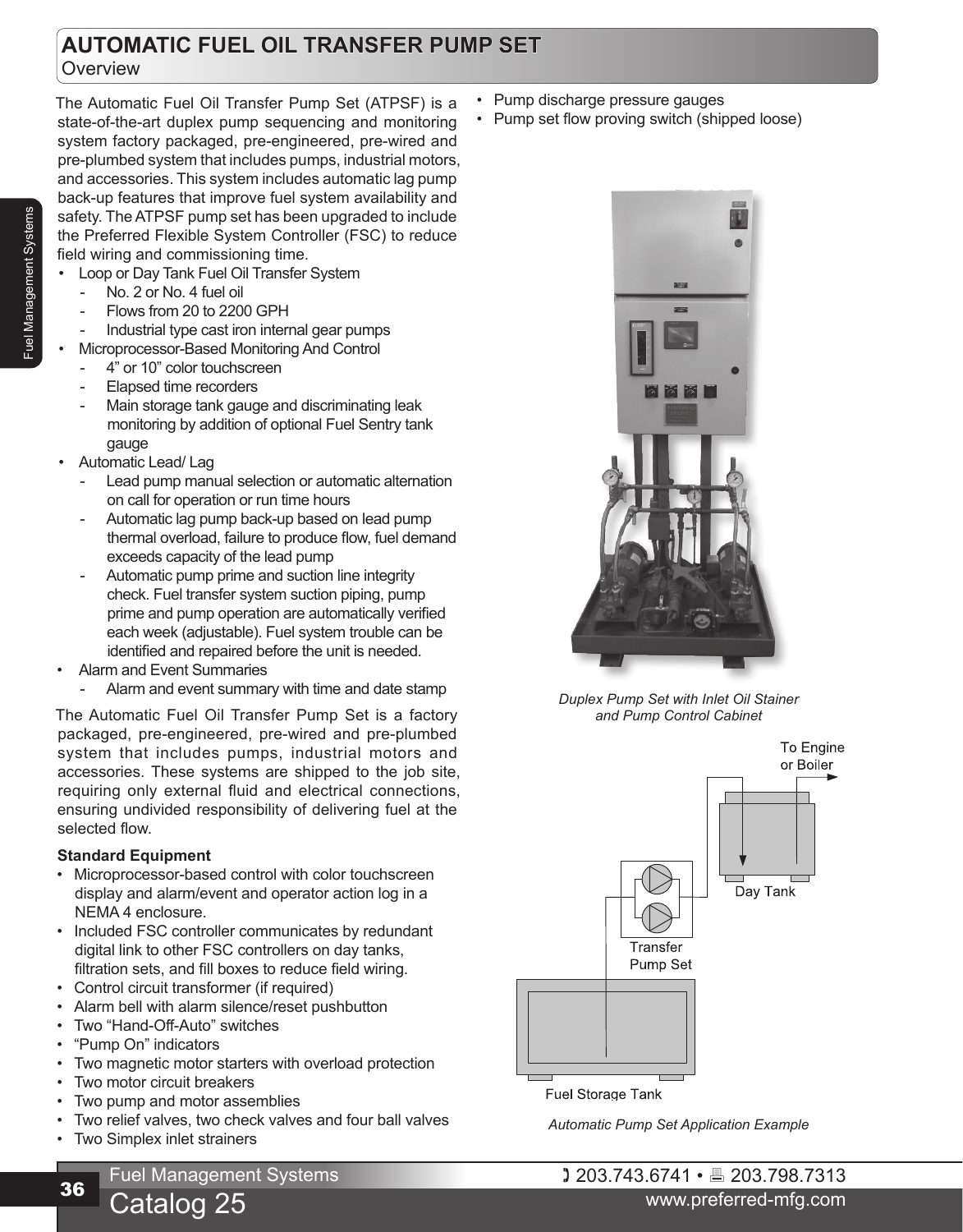# **AUTOMATIC FUEL OIL TRANSFER PUMP SET**

**Overview** 



*Boiler Loop Fuel Oil Transfer System Day Tank Fuel Oil Transfer System*



# **Day Tank Fuel Oil Transfer System**

The lead fuel pump is energized when day tank oil level falls below 50%. The lead pump continues to operate until the day tank level is greater than 80%. Upon the next call for fuel, the lead pump automatically alternates. The control system automatically energizes the back-up pump upon detecting a low level condition, (40% full condition). Both pumps then continue to operate until the level of oil reaches the high level point, 90% full condition. Upon detection of loss of flow or pressure or lead pump thermal overload the control system automatically energizes the backup pump and de-energizes the lead pump.

### **Loop Fuel Oil Transfer System**

The lead fuel pump is energized upon a call for oil and run continuously until the demand is removed. Upon the next call for fuel, the lead pump automatically alternates. The lead pump shall automatically rotate every 1 to 168 hours or shall be manually selected by the operator. Upon detection of loss of flow or pressure, or lead pump thermal overload the control system shall automatically energize the backup pump and deenergize the lead pump.

**Automatic Pump Prime And Suction Line Integrity Check** Fuel transfer system suction piping, pump prime and pump operation are automatically verified each week (adjustable). The lead pump is automatically energized. Once the lead pump has been proven, the lag pump is energized and run through the same test. These tests are recorded in the controller memory with a time-date stamp for later verification. If either lead or lag pump fails any of these tests, the control system generates an audible and visual alarm and logs the "failed pump" condition. To permit pump set testing, fuel oil piping system design must allow the pump set discharge to return to the main storage tank. The above diagrams show suitable Boiler Loop and Day Tank system arrangements. Additionally, system designs may include return flow pumps or solenoid valves. Consult factory for additional information.

### **Modbus Communication Interface**

Off-site monitoring and control is available via RS-485 Modbus, Ethernet TCP/IP, or BacNet IP digital communication.

## **Alarms / Event Summary**

Up to 200 alarms, system events and operator actions are listed in "first in-first out" order with time & date stamp. Alarms include "pump thermal overload," "pump loss of flow," and "pump set failure" with "day tank leak," "day tank high level" and "day tank low level" alarms added for day tank systems. The following events are recorded with time & date stamp: "pump started," "pump control switch in 'off' position," "pump set prime test OK" and "pump selected as lead."

### **Building Automation System**

Building Automation System (BAS) interface includes isolated relay contact outputs for "pump 1 fail," "pump 2 fail," "strainer high differential," "pump set leak," "day tank high," "day tank low" and "day tank leak" (all when applicable). Digital monitoring available via Ethernet TCP/IP or BacNet interface.

### **Duplex Strainer (Option "-D")**

A Preferred Model 72 duplex fuel oil strainer is provided on the suction side of the pump set instead of the two simplex strainers. Strainer baskets are 40 mesh stainless steel.

### **Duplex Strainer Differential Pressure Switch (Option "-DP")**

A differential pressure switch/ indicator with isolation cocks is provided to energize an audible and visual alarm should an excessively dirty strainer condition be detected (Option "-DP" can only be used with option "-D").

### **Pump Set Leak Detector Switch (Option "-L")**

A float-operated "containment basin leak" detection switch is provided to shut off the pumps and energize an audible and visual alarm should a pump set leak be detected.

### **Main Storage Tank Monitoring (Optional)**

Fuel Sentry Model TG-EL-D4A tank gauges may be integrated into the Model ATPSF Transfer Pump Set.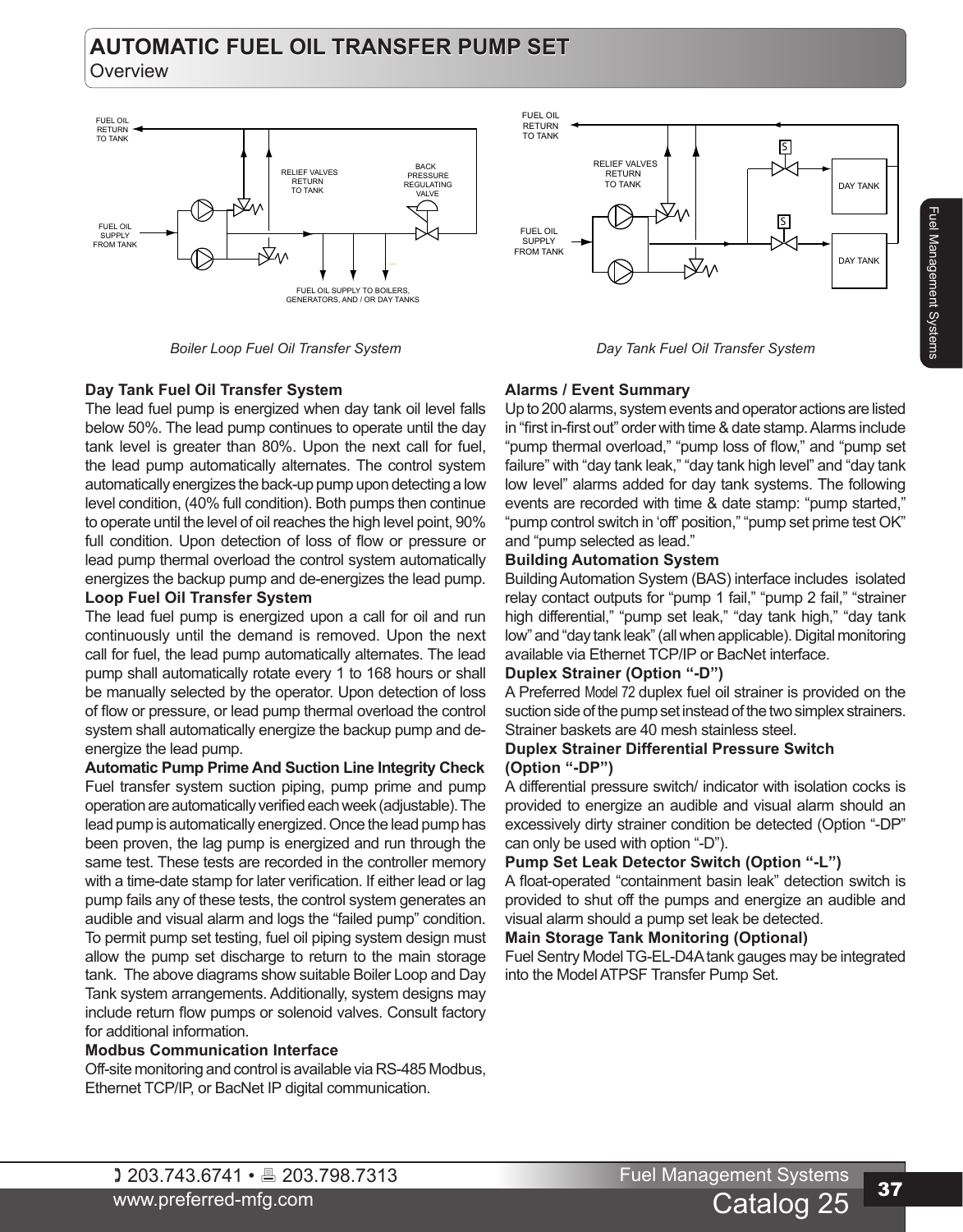# **AUTOMATIC FUEL OIL TRANSFER PUMP SET Specifications**

| 120, 208, or 230 VAC single phase or<br>208, 230, or 460 VAC 3 phase                                                                                   |
|--------------------------------------------------------------------------------------------------------------------------------------------------------|
|                                                                                                                                                        |
| 120 VAC single phase step down transformer<br>included when selected motor voltage is other<br>than 120 VAC                                            |
| No. 2 or No. 4 Fuel oil is standard. Consult<br>factory for other fuel types.                                                                          |
| Bi-rotational, positive displacement type<br>with cast iron housings and self-adjusting<br>mechanical seals                                            |
| Base mounted, TEFC construction<br>Simplex, $\frac{1}{2}$ , 1, 1, $\frac{1}{2}$ , or 2" (according to inlet<br>line size) complete with 40 mesh basket |
|                                                                                                                                                        |





|                        | G.P.H. Oil<br>#2 / #4 | <b>P.S.I.</b> | <b>Motor</b> |                |                 | <b>Dimension</b> |                   |                   | <b>Connection Size</b> |                |                 |                     |          |
|------------------------|-----------------------|---------------|--------------|----------------|-----------------|------------------|-------------------|-------------------|------------------------|----------------|-----------------|---------------------|----------|
| Catalog<br><b>Size</b> |                       |               | R.P.M.       | <b>H.P.</b>    | <b>Voltage</b>  | <b>Phase</b>     | L.                | W.                | н.                     | Inlet          | <b>Outlet</b>   | <b>Relief Valve</b> | Weight   |
| 101                    | 23/24                 | 100           | 1725         | $\frac{1}{3}$  | 115, 208 or 230 |                  | $30\frac{1}{2}$ " | $22\frac{1}{2}$   | 69 7/8"                | 1"             | $\frac{1}{2}$ " | $\frac{1}{2}$ "     | 450 lbs. |
|                        | 24 / 25               | 50            | 1725         | $\frac{1}{3}$  | 115, 208 or 230 | 1                | $30\frac{1}{2}$   | $22\frac{1}{2}$   | 69 7/8"                | 1"             | $\frac{1}{2}$ " | $\frac{1}{2}$ "     | 450 lbs. |
| 102                    | 51 / 54               | 100           | 1725         | $\frac{1}{3}$  | 115, 208 or 230 | 1                | $30\frac{1}{2}$ " | $22\frac{1}{2}$   | 69 7/8"                | 1"             | $\frac{1}{2}$   | $\frac{1}{2}$       | 450 lbs. |
|                        | 54 / 46               | 50            | 1725         | $\frac{1}{3}$  | 115, 208 or 230 | 1                | $30\frac{1}{2}$ " | $22\frac{1}{2}$   | 69 7/8"                | 1"             | $\frac{1}{2}$ " | $\frac{1}{2}$ "     | 450 lbs. |
| 103                    | 89/96                 | 100           | 1725         | $\frac{1}{3}$  | 115, 208 or 230 | 1                | $30\frac{1}{2}$ " | $22\frac{1}{2}$   | 69 7/8"                | 1"             | $\frac{1}{2}$ " | $\frac{1}{2}$ "     | 450 lbs. |
|                        | 97/100                | 50            | 1725         | $\frac{1}{3}$  | 115, 208 or 230 | 1                | $30\frac{1}{2}$   | $22\frac{1}{2}$   | 69 7/8"                | 1"             | $\frac{1}{2}$ " | $\frac{1}{2}$       | 450 lbs. |
| 104                    | 150 / 161             | 100           | 1725         | $\frac{1}{2}$  | 208, 230 or 460 | 3                | $30\frac{1}{2}$ " | $22\frac{1}{2}$   | 69 7/8"                | 1"             | $\frac{1}{2}$ " | $\frac{1}{2}$ "     | 450 lbs. |
|                        | 163 / 169             | 50            | 1725         | $\frac{1}{2}$  | 208, 230 or 460 | 3                | $30\frac{1}{2}$   | $22\frac{1}{2}$   | 69 7/8"                | 1"             | $\frac{1}{2}$ " | $\frac{1}{2}$ "     | 450 lbs. |
| 105                    | 328 / 344             | 50            | 1725         | $\frac{3}{4}$  | 208, 230 or 460 | 3                | $30\frac{1}{2}$ " | $22\frac{1}{2}$   | 69 7/8"                | 1"             | $\frac{1}{2}$ " | $\frac{1}{2}$ "     | 450 lbs. |
| 106                    | 305 / 337             | 100           | 1760         |                | 208, 230 or 460 | 3                | $30\frac{1}{2}$ " | $22\frac{1}{2}$   | 69 7/8"                | 1"             | $\frac{1}{2}$ " | $\frac{1}{2}$ "     | 450 lbs. |
| 201                    | 375/423               | 50            | 1140         | $\frac{1}{2}$  | 208, 230 or 460 | 3                | 65 1/2"           | $30\frac{1}{2}$ " | 76 %"                  | 1"             | 1"              | $\frac{1}{2}$ "     | 700 lbs. |
| 202                    | 340 / 408             | 100           | 1140         | $\frac{3}{4}$  | 208, 230 or 460 | 3                | 65 1/2"           | $30\frac{1}{2}$ " | 76 %"                  | 1"             | 1"              | $\frac{1}{2}$ "     | 700 lbs. |
| 203                    | 757 / 875             | 50            | 1140         | $\frac{3}{4}$  | 208, 230 or 460 | 3                | 65 1/2"           | $30\frac{1}{2}$ " | 81 %"                  | $1\frac{1}{2}$ | $1\frac{1}{2}$  | $\frac{3}{4}$ "     | 700 lbs. |
| 204                    | 714 / 881             | 100           | 1165         | $1\frac{1}{2}$ | 208, 230 or 460 | 3                | 65 1/2"           | $30\frac{1}{2}$ " | 81 %"                  | $1\frac{1}{2}$ | $1\frac{1}{2}$  | $\frac{3}{4}$ "     | 700 lbs. |
| 205                    | 1095 / 1287           | 50            | 1165         | $1\frac{1}{2}$ | 208, 230 or 460 | 3                | 65 1/2"           | $30\frac{1}{2}$ " | 81 %"                  | $1\frac{1}{2}$ | $1\frac{1}{2}$  | $1\frac{1}{4}$      | 700 lbs. |
| 206                    | 1005 / 1277           | 100           | 1170         | $\overline{2}$ | 208, 230 or 460 | 3                | 65 1/2"           | $30\frac{1}{2}$   | 81 %"                  | $1\frac{1}{2}$ | $1\frac{1}{2}$  | 1"                  | 700 lbs. |

Pump set ratings are nominal at pressures shown with a maximum 10" Hg vacuum at pump inlet

# **Ordering Information**

1. Specify the pump set catalog number as follows:



\* Pump Set sizes 101 through 103 are single phase only, sizes 104 through 206 are three phase only.

2. Supply a complete list of inputs and outputs intended to be hard-wired directly into the ATPSF controller including flow switches, leak detectors, and motor starters.

| <b>Optional Features</b>                            | <b>Catalog Number</b> |
|-----------------------------------------------------|-----------------------|
| Duplex strainer in lieu of two simplex<br>strainers | add "-D" suffix       |
| Duplex strainer<br>differential pressure switch     | add "-DP" suffix      |
| Pump set leak detection switch                      | add "-L" suffix       |

3. Supply a complete list of additional FSC controlled devices in the system (day tanks, filtration systems, offloading skids)

4. Provide a complete list of TG-EL-D4A tank gauges to be connected to the ATPSF system.

Fuel Management Systems

Fuel Management Systems

Catalog 25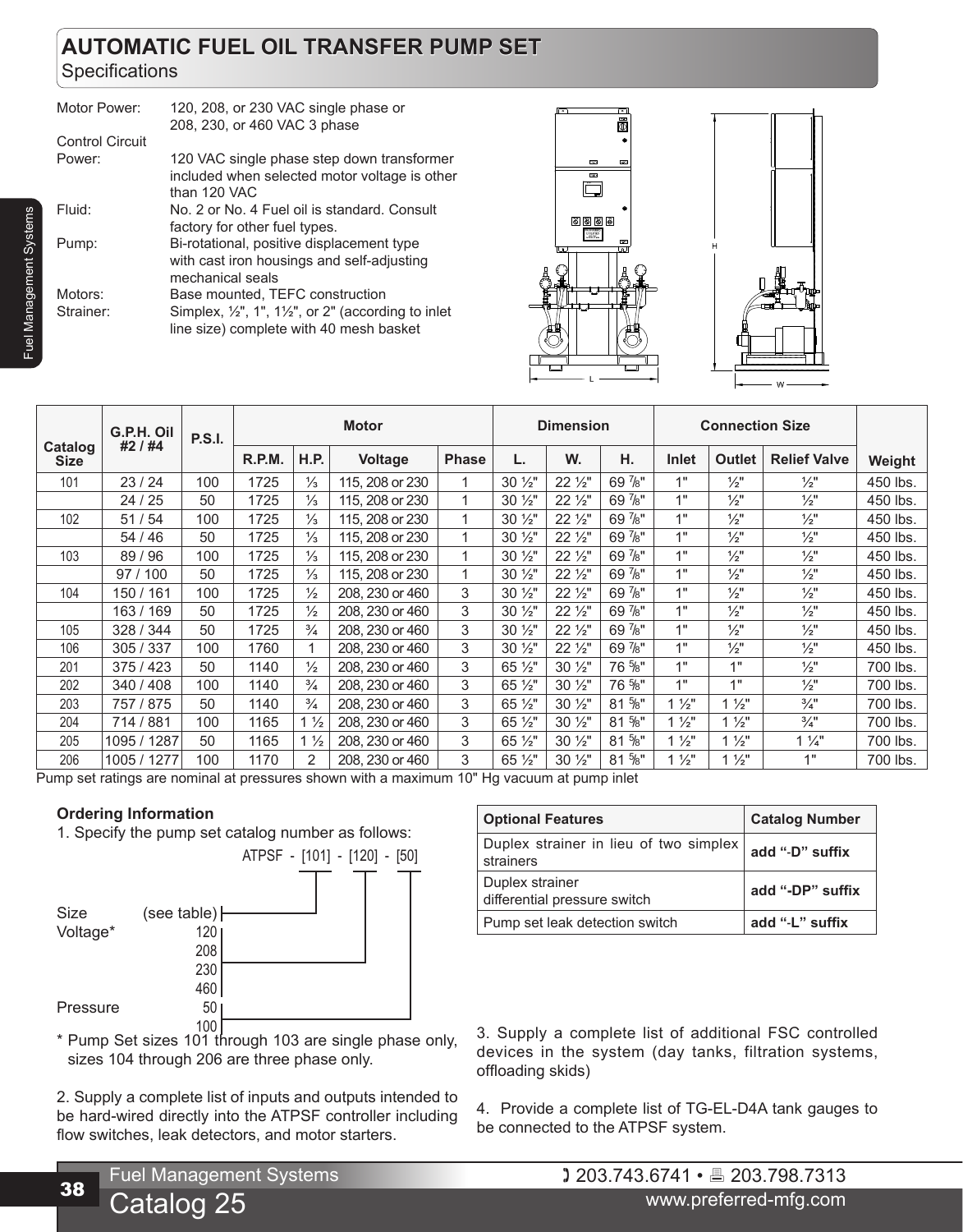# **AUTOMATIC FUEL OIL TRANSFER PUMP SET** Application

# **ATPSF Pump Set Application**

The ATPSF pump set is typically at the heart of a complete fuel oil storage and handling system. The FSC controller that makes up the brain of the ATPSF pump set has enough inputs and outputs to control a typical boiler loop system, or a typical generator system up to three day tanks. In this single-node configuration, all the day tank and main tank instruments hardwire back to the FSC controller in the pump set enclosure.

Larger fuel oil handling systems, or systems where the tanks and generators are spread out geographically, will benefit from a multi-node FSC-based control system. In this configuration, each of the major components of a fuel oil handling system (pump set, day tank, filtration system, etc.) will include it's own FSC controller. Locally mounted-devices will hard-wire to the nearest FSC controller, and each of the FSC controllers will interconnect via a redundant digital communication system carried over a pair of three conductor shielded cables. This configuration can accommodate up to eighteen generator tanks, and greatly reduce the amount of field wiring and troubleshooting.

## **Reduced Field Wiring**

As shown in the diagram below, using multiple, distributed FSC processors shortens the conduit and wire runs for the entire system. The NodeNetA and NodeNet B each consist of a single three conductor shielded cable.

# **Reduced Programming Cost**

By breaking a large fuel oil system into many small parts, Preferred is able to re-use programs from our library to reduce programming hours and shorten lead times. In the example below, the FSC controllers for each trio of day tanks, and the FSC controller in the filtration system, would be loaded with pre-coded configurations. Only the pump set controller would require a custom program.

## **Lower Controller Hardware Costs**

Each FSC controller is a relatively small microprocessor, purchased in large quantities. Several FSC microprocessors cost much less than a programmable logic controller with equivalent I/O.

### **Easy to Interface**

Each FSC controller can have it's own 4" color touchscreen local display. Through the NodeNet, each color touchscreen can access data from every FSC controller on the network and communicate that data via Ethernet or BacNet IP protocol to a Building Automation System (BAS). Pre-coded configurations mean Modbus address registers are pre-assigned.

## **Increased System Hardening**

The redundant NodeNet system linking all the FSC controllers runs two channels simultaneously. Loss of communication in one channel sounds an alarm, but communication continues on the other channel. The three conductor shielded cables for each NodeNet channel can be run in separate conduits for increased security.



*ATPSF pump set in a multi-node configuration.*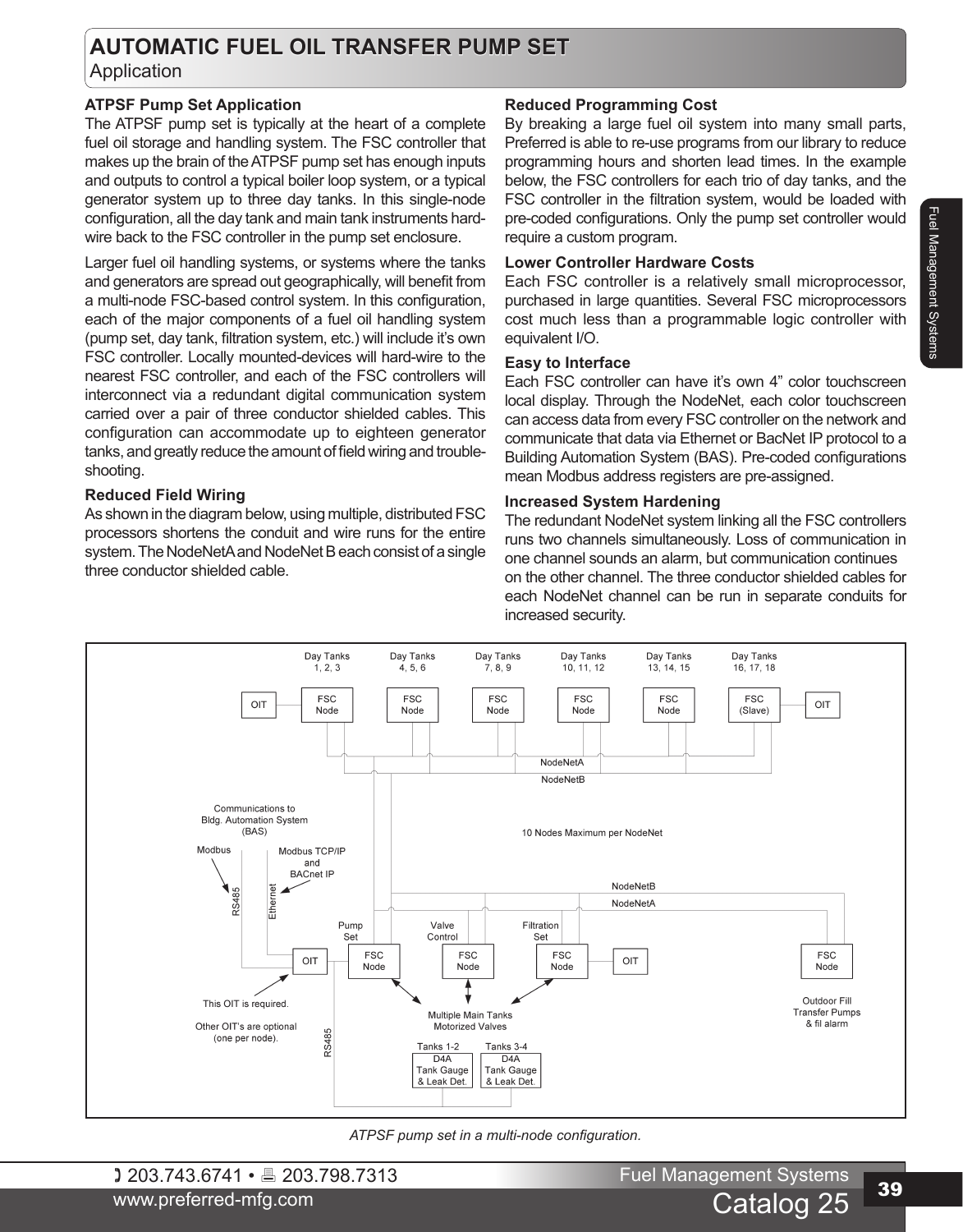# **AUTOMATIC FUEL OIL TRANSFER PUMP SET** Application



*This real world example illustrates the reduced wiring requirements of the multi-node Preferred FSC controller system. Instead of running multiple hard-wires between floors in a typical hospital, the FSC controllers can communicate via a pair of two conductor shielded cables run in one or two 1/2" conduits.*

# **Enhances System Reliability**

Fuel Management Systems

Fuel Management Systems

In a typical centralized PLC system, the entire system is down if the PLC goes down. With distributed control using a multi-node Preferred FSC system, loss of one FSC controller takes down just the components hard-wired to that controller.

and hardware attached to them continues to run. Even in a critical day tank application, an operator will likely be able to replace a controller before the generator runs out of fuel in the day tank.

Since all FSC controllers are identical, a spare FSC controller. can be installed in a couple minutes using the quick disconnect terminals, and it's program reloaded from an SD chip for minimum downtime. Meanwhile, the rest of the FSC controllers



Catalog 25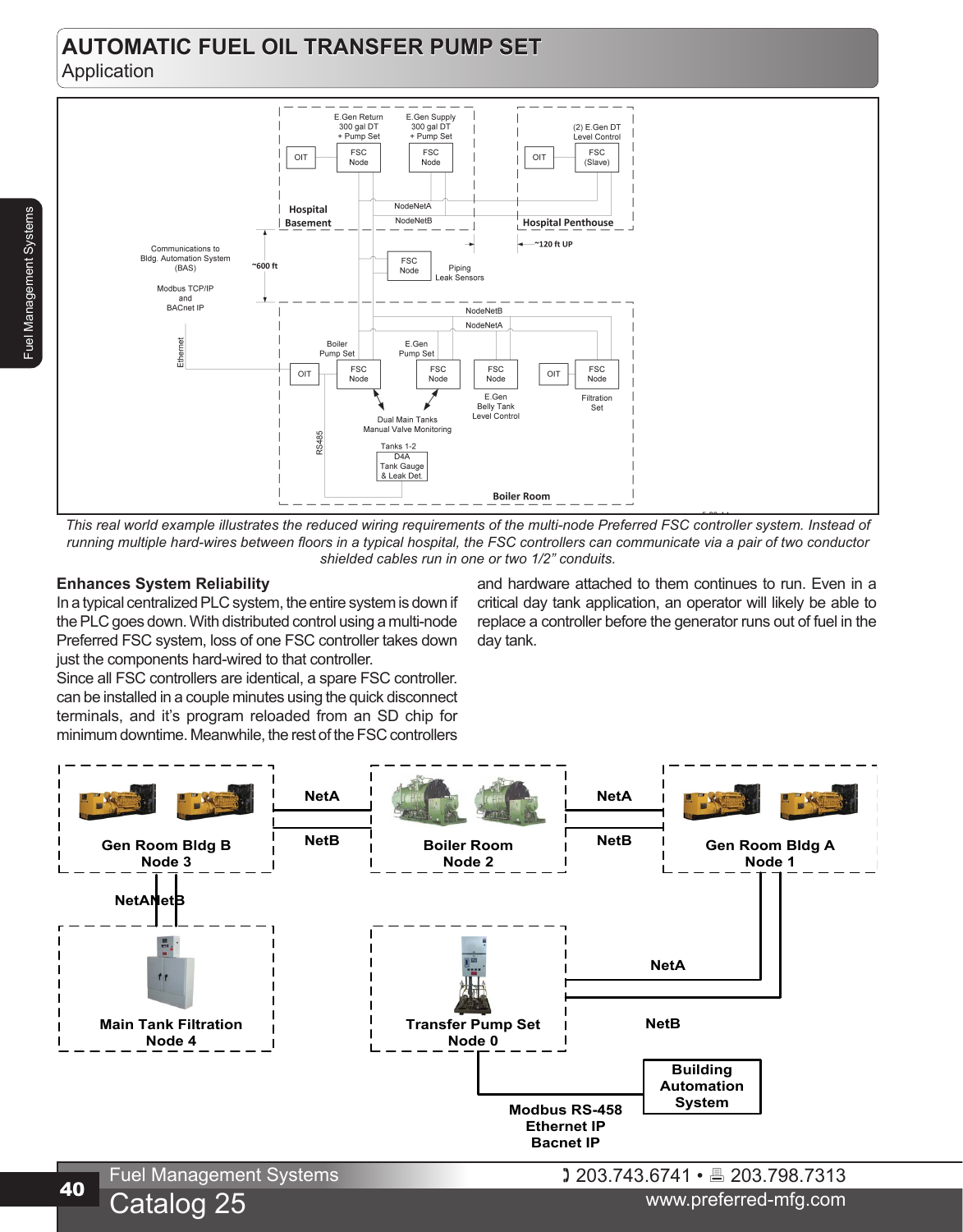# **AUTOMATIC FUEL OIL TRANSFER PUMP SET**

Suggested Specifications

# **1. Application**

Supply a self-contained, automatic fuel oil transfer and monitoring system to ensure a reliable supply of fuel oil to the emergency generators or boilers included in this project. The system shall include automatic pump set lead/ lag, storage tank and day tank level monitoring, leak monitoring, LCD operator display, manual back-up stations, time and date stamped alarm and event summary, and the system shall include the capability to simultaneously communicate to a Data Acquisition System (DAS), Building Automation System (BAS) or Building Management System (BMS) via Modbus protocol, and dial out to an alphanumeric pager system via field installable plug-in option modules in the future. The control system shall be microprocessor-based and can be expanded by adding additional FSC modules. The Automatic Fuel Oil Transfer Pump Set and monitoring system shall be Preferred Utilities Mfg. Corp. Danbury, CT Model ATPSF-\_\_\_\_ rated at \_\_\_GPH of (No. 2), (No. 4), (Diesel) oil against a discharge pressure of \_\_\_PSIG.

# **2. Pump Set and Control Cabinet**

The pump set and control cabinet shall be completely pre-wired and tested to ensure job site reliability. The pump set and control cabinet shall be the product of one manufacturer for single source responsibility. Provide a factory assembled NEMA 4 steel enclosure with all operator interface control switches, indicators and displays physically separated from any field terminations.

# **3. Controller Hardware**

Each microprocessor controller shall include the following inputs and outputs:

(24) 120 VAC digital inputs

(5) 2 A relay outputs

(5) 1/2 HP (10 A) relay outputs

(8) loop-powered 4-20 mA analog inputs

(3) 4-20 mA analog outputs

Each controller shall include two RS-485 NodeNet communication ports for communicating to the other controllers in the distributed control system. In addition, each controller shall include two RS-485 communication ports for connection to a color touchscreen or other external device.

### **4. Operating Displays**

The fuel system controller shall be equipped with a 4" color touchscreen Operating Interface Terminal (OIT) for pump set status, storage tank level indication, alarm listing, and trouble shooting functions. Provide dedicated pushbuttons for alarm silence and for the home page display and a "hand-off-automatic" control switch for each fuel pump. In "hand" position the pump shall be capable of manual operation in the event of a controller failure. The control system shall monitor the position of each "hand-off-automatic" control switch. Should a switch be put into the "off" position, the controller shall log the event with a time/ date stamp and store within the controller memory. Provide an Elapsed Time Recorder (ETR) to measure running time for each pump. Provide a fuel oil overview display (home page) capable of simultaneous viewing of pump set status, day tank status and main storage tank status. The fuel oil overview display shall include the following information:

- a) Lead pump selection auto/manual
- b) Pump status off/ run/ standby
- c) Day tank status normal/ high/ low/ leak
- d) Main tank status normal/ high/ low/ leak
- e) Three most recent alarms

The touchscreen shall communicate to the controller via RS-485 Modbus protocol. The touchscreen shall be pre-programmed at the factory with graphic pages for operation, setup, trouble-shooting, and alarm indication. Each touchscreen shall be capable of displaying information from any of the controllers in the distributed control system.

www.preferred-mfg.com

The touchscreens can communicate to an external controller, building automation system, or energy management system via RS-485 Modbus, Ethernet TCP/IP, or BacNet IP protocol.

### **5. Reliability**

The controllers shall communicate using two NodeNet Communication Ports (A and B) that continuously communicate between all controllers wired in series (up to 10 controllers maximum). All of the information from all of the controllers will travel through all of the units. Upon start up NodeNet A will be the lead communication port with NodeNet B being the back up. In the event of a loss of communication NodeNet B will become the lead communication port. If one controller in the network fails, a common alarm will be activated and the other controllers will continue to function.

### **6. Alarm and event Logs**

The control system shall include a 200 alarms, events and operator actions memory minimum. Provide an alarm display page for viewing the most recent eight alarms/ events with scrolling capability to view the complete 200 point alarm/ event memory. Each event and alarm condition must be displayed with a distinct, descriptive, English language description and time and date stamp. New alarms shall trigger the common alarm output relay. Events shall be recorded, but shall not trigger an alarm. A dedicated alarm silence button shall silence the alarm output. The control system shall record and annunciate the following alarms: pump thermal overload, pump loss of flow, pump set failure, day tank leak, day tank high level and day tank low level. The control system shall record the following events: pump started, pump control switch in "off" position, pump set prime test OK, and pump selected as lead.

### **7. Fuel Pump Alternation and Lead-Lag Operation [Day Tank Fuel Oil Supply Applications]**

Provide automatic, microprocessor-based day tank level control. The lead fuel pump shall be energized when day tank oil level falls below 50%. The lead pump shall continue to operate until the day tank level is greater than 80%. Upon the next call for fuel, the lead pump shall be automatically alternated. The control system shall automatically energize the back-up pump upon detecting a low level condition (40% full condition). Both pumps shall then continue to operate until the level of oil reaches the high level point (90% full condition). Upon detection of loss of flow or lead pump thermal overload, the control system shall automatically energize the backup pump and de-energize the lead pump.

### **8. Fuel Pump Alternation and Lead-Lag Operation [Loop Fuel Oil Supply Applications]**

Provide automatic, microprocessor-based fuel oil transfer pump control based upon a call for oil. The lead fuel pump shall be energized upon a call for oil from the boiler and run continuously until the demand is removed. Upon the next call for fuel, the lead pump shall be automatically alternated. The lead pump shall automatically rotate every 1 to 168 hours or shall be manually selected by the operator. Upon detection of loss of flow or pressure or lead pump thermal overload, the control system shall automatically energize the backup pump and de-energize the lead pump.

### **9. Automatic Pump Prime and Suction Line Integrity Check**

The control system shall include a real-time clock and must be capable of automatically energizing the lead pump once every day. This is to verify suction piping integrity and pump prime and verify pump operation. Once the lead pump has proven satisfactory operation, the lag pump shall be energized and run through the same test. These tests shall be recorded in the controller memory with a time/ date stamp for later verification. If either lead or lag pump fails any of these tests, the control system shall generate an audible and visual alarm and log the "failed pump" condition.